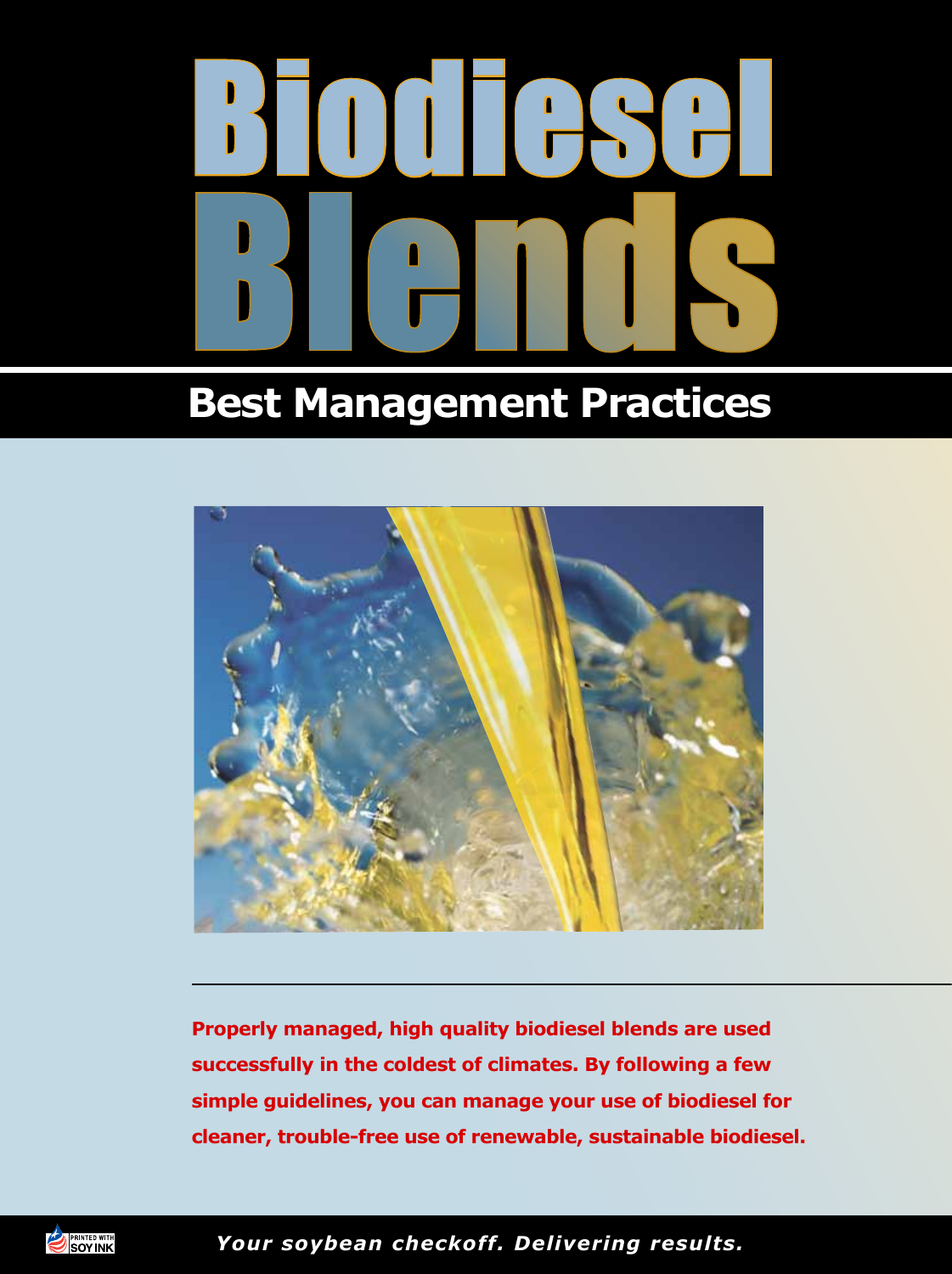# Biodiesel Blends

# **Best Management Practices**

# **What is Biodiesel**





Biodiesel is a clean-burning alternative fuel made from domestic, renewable resources. It is made primarily from soybean oil, but it can also be made from other vegetable oils, recycled frying oils and animal fats. The term "biodiesel" refers to the pure, unblended fuel and is referred to as B100. Like petroleum diesel, before biodiesel is accepted into the fuel distribution system, it must meet strict quality standards to ensure trouble-free performance. Unprocessed, raw vegetable oils and animal fats are NOT biodiesel — they can leave deposits and cause engine damage and are not registered fuels approved by the U.S. Environmental Protection Agency (EPA).

Biodiesel contains no petroleum, but it can be blended with petroleum diesel in any percentage. Biodiesel blends from 2 percent to 20 percent can be used in most diesel equipment with no modifications. Biodiesel blends are indicated by a "B" with a number following that represents the percentage of biodiesel in a gallon of fuel. The remainder of the gallon can be No. 1 diesel, No. 2 diesel, kerosene or heating oil. Biodiesel blends higher than B20 require special handling and may require equipment modifications.

# **Working with Your Fuel Supplier**



■ Buy your biodiesel blend pre-blended from your fuel supplier.

 $\blacksquare$  Always retain a one-quart sample of fuel at delivery. Look at a sample of the fuel in a clear Mason jar. The fuel should be clear and bright. Save this sample until the next load of fuel is received. Discard the sample by adding it to the fuel tank.

 $\blacksquare$  Be sure your fuel storage tank is clean and free of water at all times.  $\blacksquare$  As with any ultra low sulfur diesel fuel (ULSD), biodiesel has a shelf life of six months to avoid microbial growth and product degradation.With the proper housekeeping and additives, the shelf life can be extended. Consult your fuel supplier for proper recommendations and testing.

■ Make sure diesel fuel or biodiesel blends meet cold flow operability and any operational needs by discussing your needs requirements with your supplier prior to purchase. Determine how long your fuel will be in storage. Fuel purchased in July does not contain cold flow additives. If you will be using this fuel in winter months, you may need to add cold flow additives or blend the fuel with No. 1 diesel.

 $\blacksquare$  If you use a biodiesel blend of more than 5 percent, check with your Original Equipment Manufacturer (OEM) for compatibility with your chosen blend.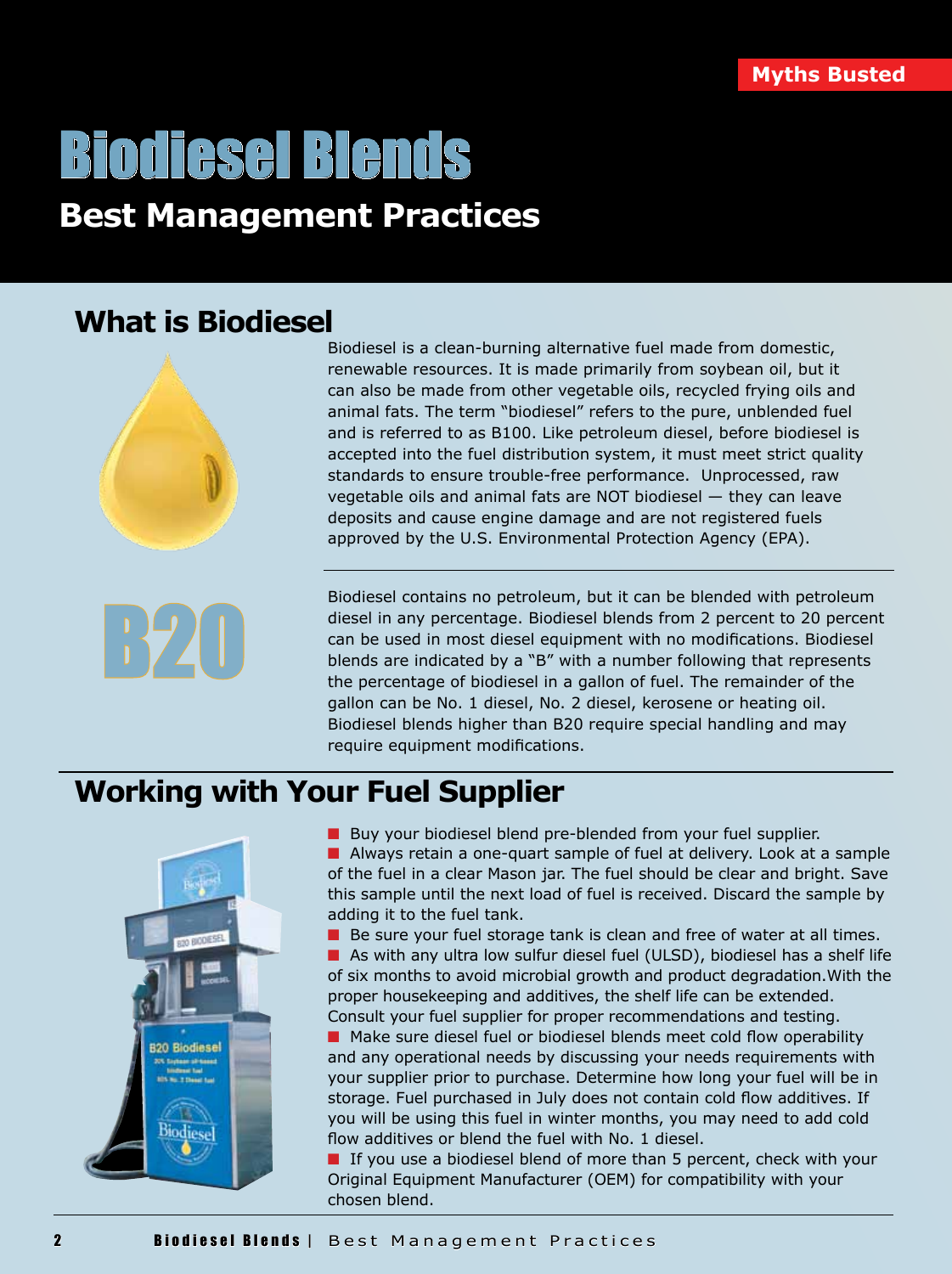## **th:** *Biodiesel is an experimental fuel* and has not been thoroughly te

FACT: Biodiesel is one of the most thoroughly tested alternative fuels on the market. A number of independent studies – performed by the DOE, NREL, USDA and Standyne Corporation – have shown that biodiesel performs comparably to petroleum diesel but with greater benefits to the environment and human health.

#### th: Biodiesel doesn't work in cold weather

**FACT:** Properly managed, high quality biodiesel blends are used successfully in the coldest of climates. Biodiesel will gel in very cold temperatures, just as common No. 2 diesel does. Although pure biodiesel has a higher cloud point than No. 2 diesel fuel, typical blends of 20 percent biodiesel are managed with similar management techniques as No. 2 diesel. Blends of 5 percent biodiesel and less have virtually no impact on cold weather operability.

# **Blending Your Own Fuel**



**Temperature is important!**



**Top loading** 



**Bottom loading** 

- **n** Before blending, the temperature of the biodiesel should be a minimum of 60°F or 10°F above its cloud point, whichever is greater.
- Biodiesel (B100) and biodiesel blends should be clean in appearance and free of water and sediment.

 $\blacksquare$  In-line blending, done properly, is the best way to ensure complete blending of biodiesel and diesel fuel. Splash blending (blending of diesel and biodiesel in separate streams into a transport or truck tank) may be used in locations where in-line blending is not available.

**n** For top-loading trucks in warm weather: If possible, load both products at the same time through separate lines at high enough fill rates to sufficiently mix the products in the tank. If diesel and biodiesel must be added separately or at separate locations, it is recommended that the diesel fuel be loaded first, then biodiesel be introduced with as high volume and velocity as possible to enhance thorough blending. It is important that B100 is kept at least 10°F above the cloud point while blending takes place.

**n** For top-loading trucks in cold weather: If in-line blending for top loading trucks is not available in cold weather, first add half the diesel (warm, if possible). Then, as quickly as possible, add warm (60ºF or more) biodiesel at high pressure and volume to enhance thorough mixing, followed by the other half of the diesel fuel. An empty truck tank can be so cold that, in a short time, biodiesel can cool and gel on the tank bottom before blending takes place.

**n** For splash blending in bottom-loading transports in warm weather: The biodiesel is loaded in the tank through the manifold system first, followed by the diesel fuel. A homogeneous mixture should be obtained if the flow rate of the diesel fuel is adequate (several hundred gallons per minute).

 $\blacksquare$  For splash blending in bottom-loading transports in cold weather: It is important that the B100 is kept at least 10°F above the cloud point (preferably 60ºF or more) while blending takes place. Introduce half the diesel fuel (warm, if possible) through the manifold first, then add warm biodiesel (60ºF) at a high volume and pressure through a port in the top of the tank to get maximum turbulence. Finally, introduce the other half of the diesel through the bottom manifold with as high pressure and volume as possible.

**n** Further agitation may be necessary to achieve a homogeneous blend. *For more detailed recommendations on splash blending, talk to your supplier.*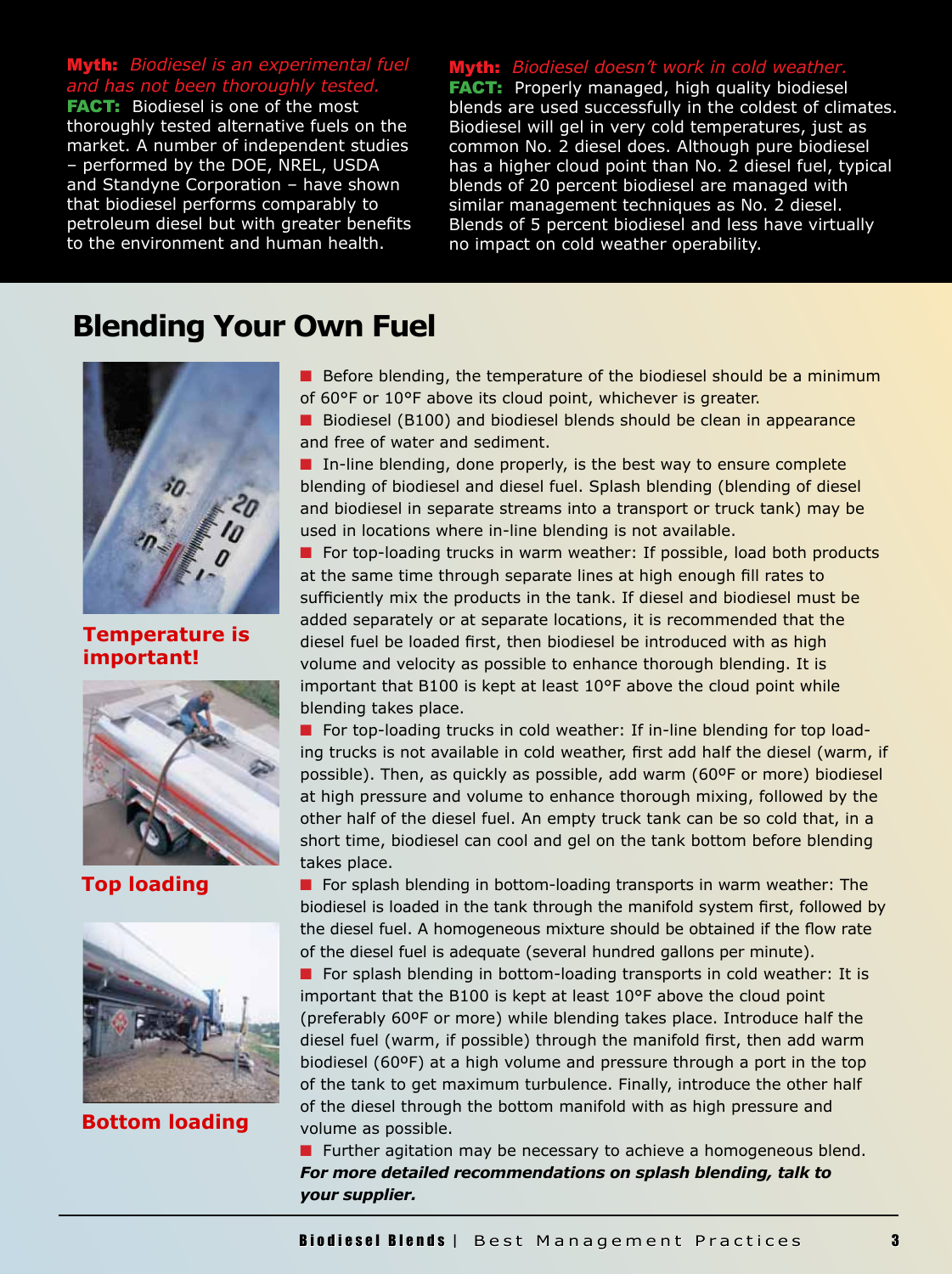#### Myth: *Biodiesel use voids manufacturers' engine warranty coverage.*

**FACT:** All major U.S. automakers and engine manufacturers accept the use of up to at least B5, and many major engine companies have stated formally that the use of high quality biodiesel blends up to B20 will not void their parts and workmanship warranties. For a listing of the specific statements from the engine companies, please visit the National Biodiesel Board Web site at www.biodiesel.org/resources/oems.

# **Storage Tanks and Materials Compatibility**



**Tank must be protected from excessive heat!**

 $\blacksquare$  Above-ground storage tanks should be sheltered or painted with reflective paint to resist excessive heat in the summer. High temperatures during storage accelerate fuel degradation.

Brass, bronze, copper, lead, tin and zinc may accelerate the oxidation of diesel and biodiesel fuel and potentially create sediments, gels or salts when they react with some fuel components. Acceptable storage materials include stainless steel, aluminum, Teflon® and most fiberglass.

Lead solders, zinc linings, copper pipes, brass regulators and copper fittings should be avoided.

**n** Most elastomers are compatible with biodiesel blends of 20 percent or less, and normal monitoring of seals and gaskets is sufficient.

 $\blacksquare$  Higher biodiesel blends may negatively impact natural or nitrile rubber. Monitor seals and gaskets for leaks and swelling.

# **Fuel Tank Maintenance**



**Keep tank and system free of contaminants!**

The importance of keeping your tank and fuel system free of contaminants has never been more important than with the introduction of ULSD and biodiesel. Water and sediment can cause fuel filters to plug prematurely and/or fuel quality issues. The presence of free water can promote fuel system corrosion and microbial growth. Microbes live in the interface that forms between the fuel and the free water. Since the introduction of ULSD, microbial contamination in diesel fuel has become a more common problem. It is recommended that storage tanks have a dispenser filter installed to keep any contamination from being passed along to vehicles. Inspections and basic housekeeping practices will help promote a problem-free experience. Tank venting is a source for water and contaminants to enter into the tank. Vents should be inspected for proper operation and to make sure water cannot enter the tank.

## **Checking Tanks for Water and Sediment**

At minimum, it is recommended that storage tanks be checked for water and sediment prior to each fuel delivery. If fuel is not delivered frequently, it is recommended to check the fuel tank at least once a month. In both cases, the tank should be checked by obtaining a tank bottom sample. This sample should be visually inspected for water and sediment. Use a clear Mason jar for visibility. The sample should look clear and bright. If any free water and/or sediment is found or the sample appears hazy, the water should be removed. If free water is present, the fuel should be tested for microbial contamination. Your fuel supplier should be able to provide this test for a fee or recommend a lab.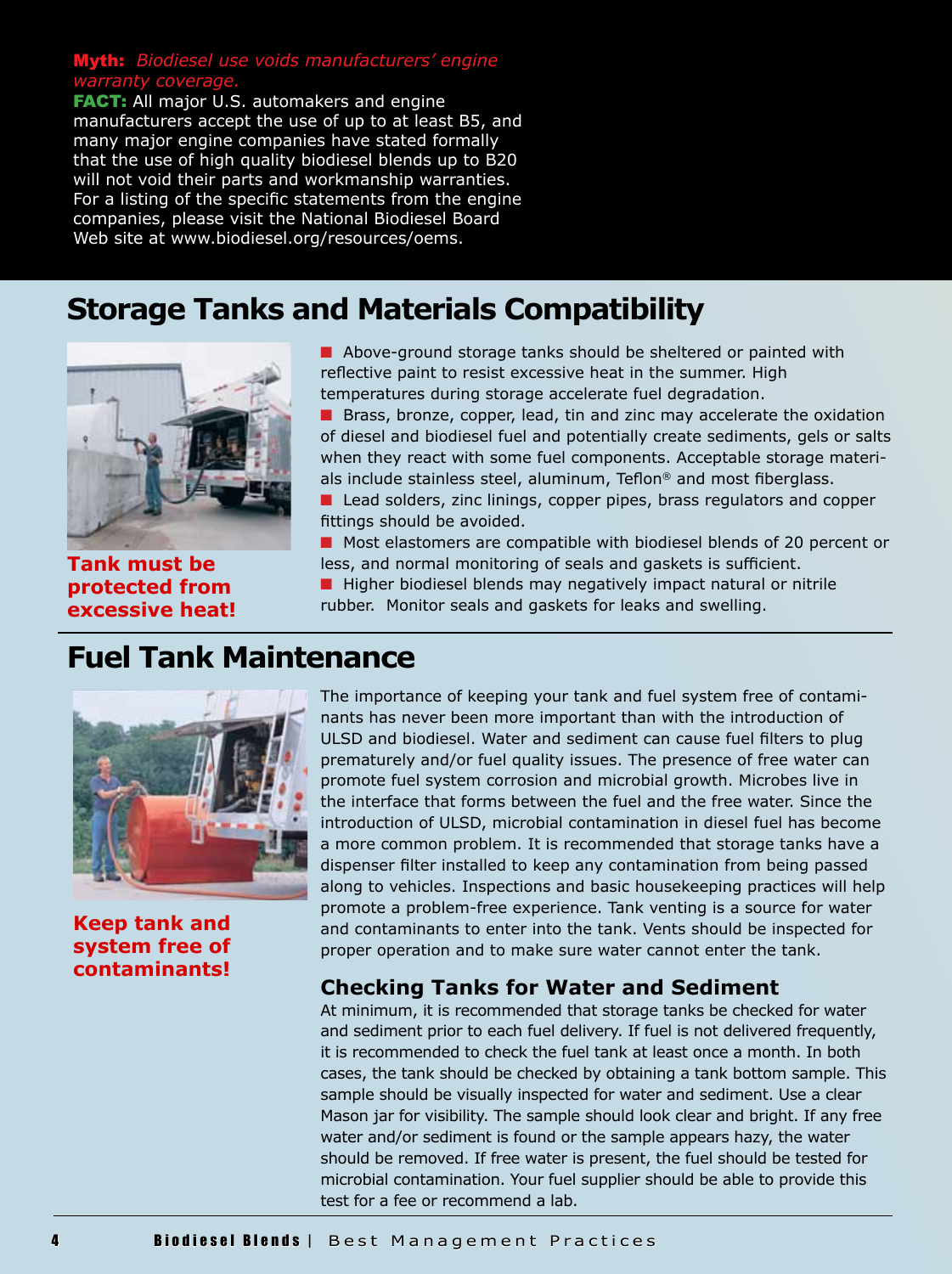#### Myth: *Biodiesel has fuel quality problems.*

**FACT:** A study released in 2008 by the National Renewable Energy Laboratory (NREL) shows the biodiesel industry has substantially met national fuel quality standards. The study demonstrated plants certified under BQ-9000 consistently hit the quality mark. BQ-9000 is a voluntary fuel quality assurance program that couples the foundations of universally accepted quality management systems with the biodiesel product specification (ASTM D6751). Biodiesel production facilities certified as producers under the program cover nearly 80 percent of the U.S. biodiesel market volume.

#### **Tank Cleaning**

If sediment is found, a vacuum truck should be used with a scavenger device to effectively navigate around the tank and remove the contamination. Tank cleaning should take place one of two ways: (1) with the use of a high pressure hose with fuel, or (2) by physically scrubbing the inside of the tank. Both cleaning methods will use impingement cleaning, meaning all surfaces are cleaned with either high pressure or physical scrubbing.

 **Housekeeping Tips**



- Always install a dispenser filter on a storage tank. If there are any issues **with contaminants, the dispenser filter will plug but keep contaminants from progressing to the vehicle tank.**
- Fuel tanks should be kept as full as possible to reduce the amount of air **and water entering the tank.**
- n **Monitor hoses, fill/vapor caps, gaskets for leaks.**
- Check for water and sediment in tanks PRIOR to fuel delivery.
- Visually check tanks monthly for free water by obtaining a tank bottom **sample.**
- **n** In the fall before colder weather sets in, check tanks for water **concentration and microbial contamination. Check again in the spring.**

# **Cold Weather Operability**



Like petroleum diesel fuel, biodiesel blends will gel in very cold temperatures. The cloud point of a fuel is the temperature at which the first solids form and are visible to the naked eye. Typically No.2 diesel fuel has a cloud point in the range of -10 to 20°F, and No.1 diesel fuel has a cloud point of -40°F or below. That means, without the use of cold flow improving additives, No.2 diesel will begin to gel and plug filters at its cloud point. Diesel users must utilize blends of No.1 and No.2 diesel fuel, the use of cold flow additives and/or fuel heating systems to keep fuel from gelling at temperatures below the cloud point.

 The cloud point of biodiesel blends up to 5 percent will be virtually the same as those of the diesel fuel used in the blend. Biodiesel blends of more than 5 percent may have higher cloud points and require the use of cold flow additives or No.1 diesel in order to operate in Iowa winters. All diesel fuel is different. Your fuel supplier should be able to tell you the cloud point of the fuel. Work with your fuel distributor to achieve the desired cold weather protection needed. Proper tank maintenance and housekeeping practices will further ensure cold weather operability.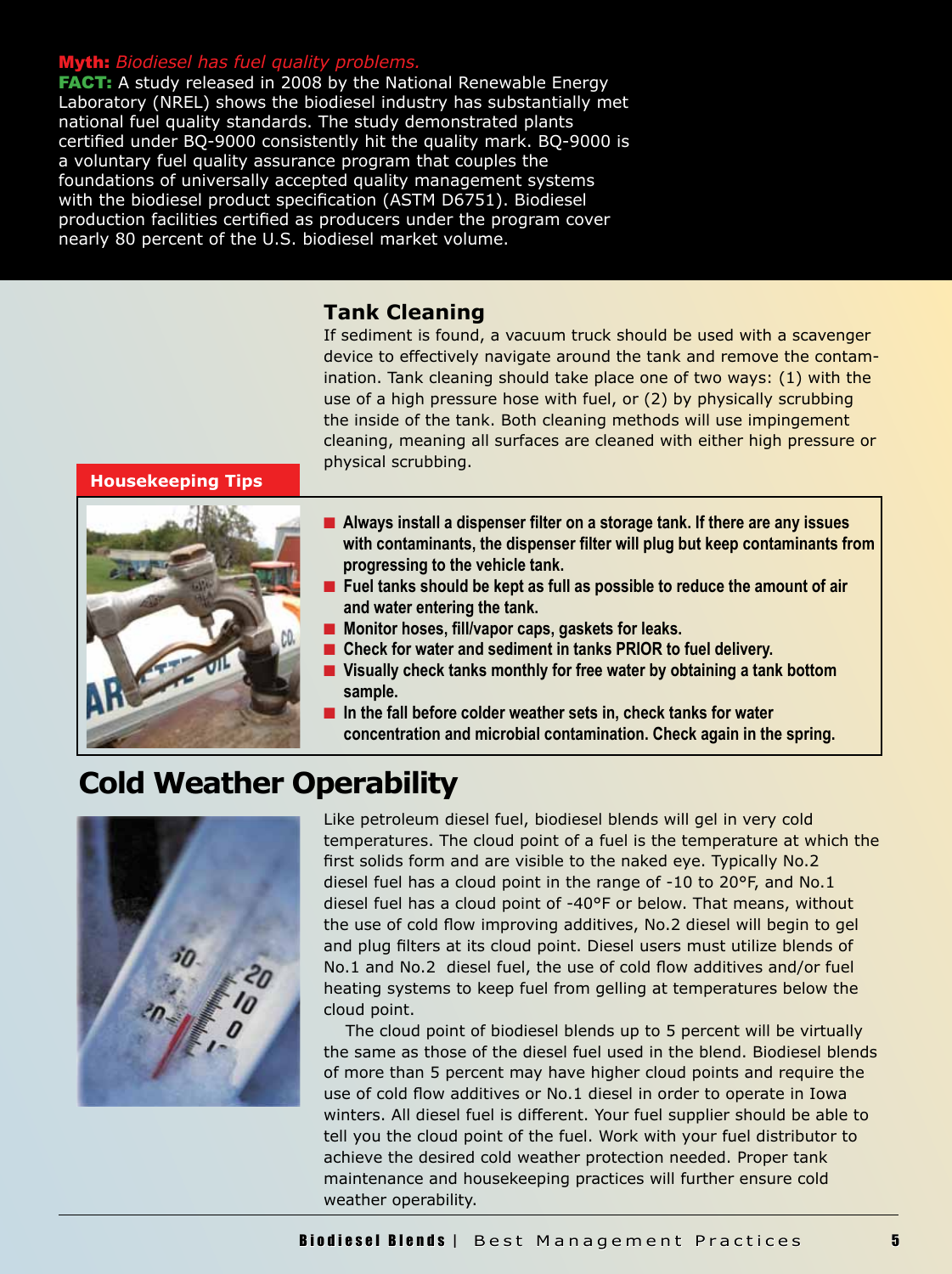# **Best Management Practices** Biodiesel Blends

# **Diagnosing Sources of Filter Failure or Plugging**



**Water Contamination and Icing-** *Swollen, frayed filter media may be covered with glycerin.*

High water concentration in the fuel can lead to a buildup of water in the filters. When excess water is present, fuel filters will swell, causing a distortion of the filter. This distortion is visible as the media will be swollen and separating from the end caps. Water that builds up in the filter can also cause icing problems. When the temperature of the filter gets below 32°F, the excess water freezes and blocks the flow of fuel through the filter. When the filter is removed and examined, the ice has usually melted. The presence of water can also pull solid elements of biodiesel out of solution. When filters swell with water, glycerin can become attracted to the water on the filter. The glycerin builds up until the filter plugs. Water is the number one cause of filter-plugging issues in diesel engines. Routinely checking and removing water in tanks and filters can help minimize problems with plugged filters.



**Microbial Contamination -** *Slimy filter with odor, or a black, slimy filter with or without odor.*

Since the introduction of ULSD in 2006, microbial contamination has become a more common problem associated with diesel fuel. Previously, higher sulfur levels acted as a natural antimicrobial. Bacteria and fungus grow in the water/fuel interface. They can be present in supply tanks and vehicle tanks, supply lines and fuel system components. Microbial contamination may be accompanied by a brown/black/beige jelly-like byproduct created by the growth. This issue can be avoided by routine water maintenance. If microbial contamination is suspected, it is recommended you treat the contamination with a reputable biocide at twice the kill/shock rate. It is suggested you contact your fuel distributor to perform a microbial test or recommend a lab that can.



**Oxidation -** *Fine, black sediment on the filter. Black, smooth filter looks like it has been colored with a black magic marker.*

Oxidation is caused by hot fuel returning to the tank and could cause something similar to coking the fuel (burning of the fuel causing it to breakdown and create sediment). In many newer fuel systems, the time it takes to return unused fuel back into the tank has decreased. The first remedy of this situation is to have the fuel system checked to determine if it is functioning properly. If the system is performing as it should, it may be necessary to use a stability additive for the fuel.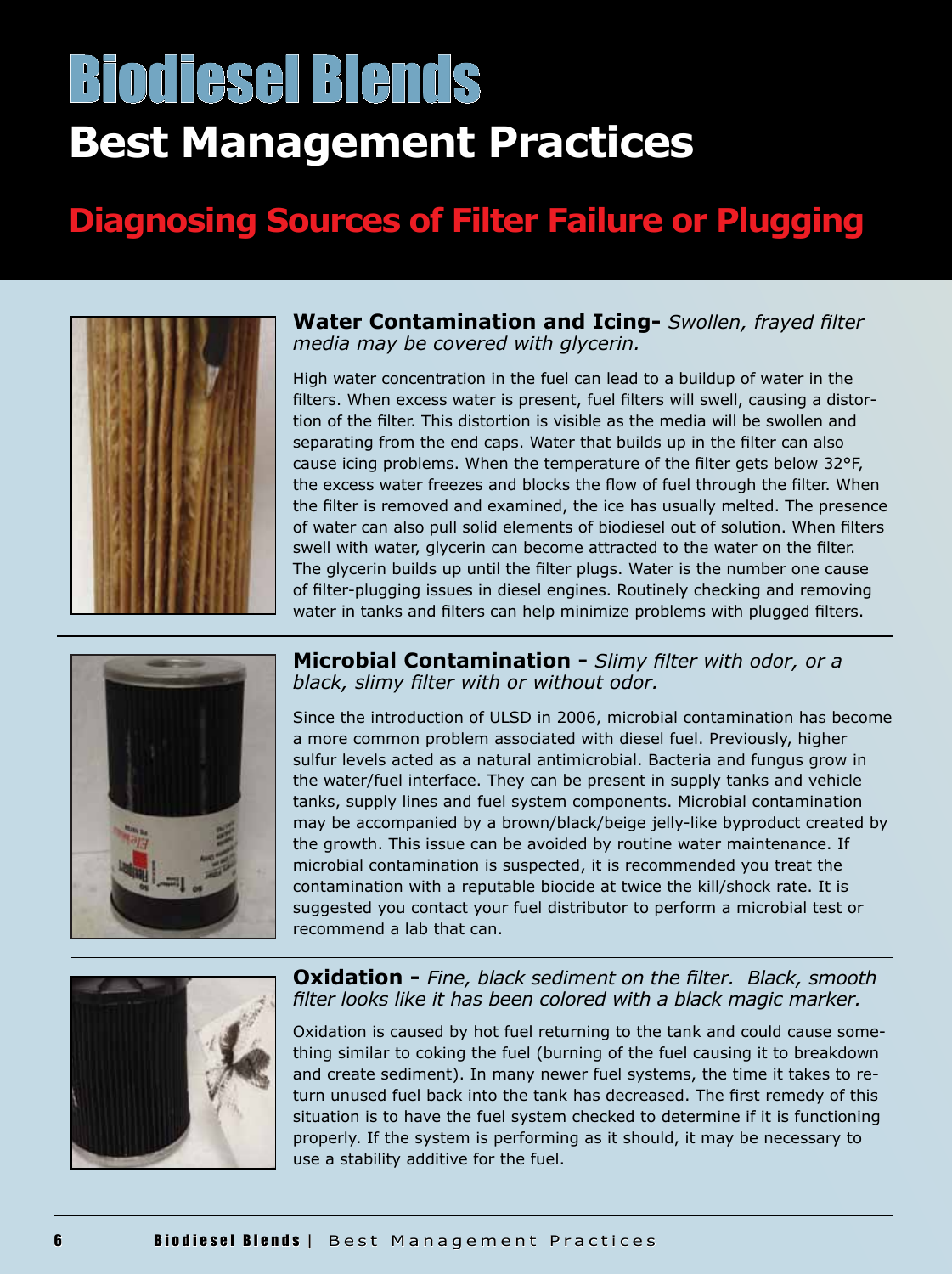#### **th:** *Biodiesel contributes to rising food prices.*

**FACT:** Produced from a variety of renewable resources, such as plant oils, fats, recycled grease and even algae, biodiesel is the most diverse fuel on the planet. Soybean-based biodiesel actually has a positive impact on the world's food supply. Processing biodiesel from soybeans uses only the oil portion of the soybean, leaving all of the protein available to nourish livestock and humans. By creating a new market for soybean oil, we increase the availability of protein-rich meal for humans and livestock.



**Paraffin Wax -** *Clean filter and hazy fuel. Wax substance in the folds of the filter in temperatures at or below the cloud point.*

Paraffin is a naturally occurring material in diesel fuel. When the temperature of the fuel is at or below its cloud point, paraffin material can precipitate out and collect on the bottom of the tank. Fuel experiencing filter-plugging problems will appear hazy. In this situation, filters will often show no signs of filter plugging. When the filter is brought into a warm location to be examined, the paraffin melts and leaves no evidence. When warmed to room temperature, the paraffin wax will return to liquid. There is no paraffin in biodiesel. Wax Anti-Settling Agent (WASA) additives are used to keep paraffin suspended in solution rather than collecting at the bottom of the tank where they can cause filter plugging.



**Mono/Diglyceride Build Up -** *Brown Vaseline-like substance in the folds of the filter.*

Biodiesel that does not meet the specification of ASTM D6751 can cause a mono/diglyceride build-up on the filter. In this case, the filters are plugged with a brown substance similar to brown Vaseline. If this is the case, it is recommended you check with your fuel distributor to ensure the fuel meets all specifications. Specifically, it should be checked for free glycerin. Another cause of this type of filter plugging: water-absorbing filters hold water on the filter media and then attract glycerin. Glycerin will continue to accumulate and won't go back into liquid. Unlike the wax dropout caused by paraffin, it takes temperatures of 150°F or more to melt glycerin back into liquid. Sediment on the filter also attracts glycerin. In both of these instances, glycerin may not be the result of off-specification fuel.



## **Sediment -** *Granules, sediment in the folds of the filter.*

Sediment caused by rust, tank scale and other contaminants will plug fuel filters. Filters plugged by sediment are characterized by sediment in the folds of the filter and solid particles in the filter casing. Sediment on the filter also attracts glycerin, which further plugs the filter. It is recommended that tanks be monitored and cleaned when necessary to reduce tank contaminants.

## *Changing fuel filters before the winter season, is recommended.*